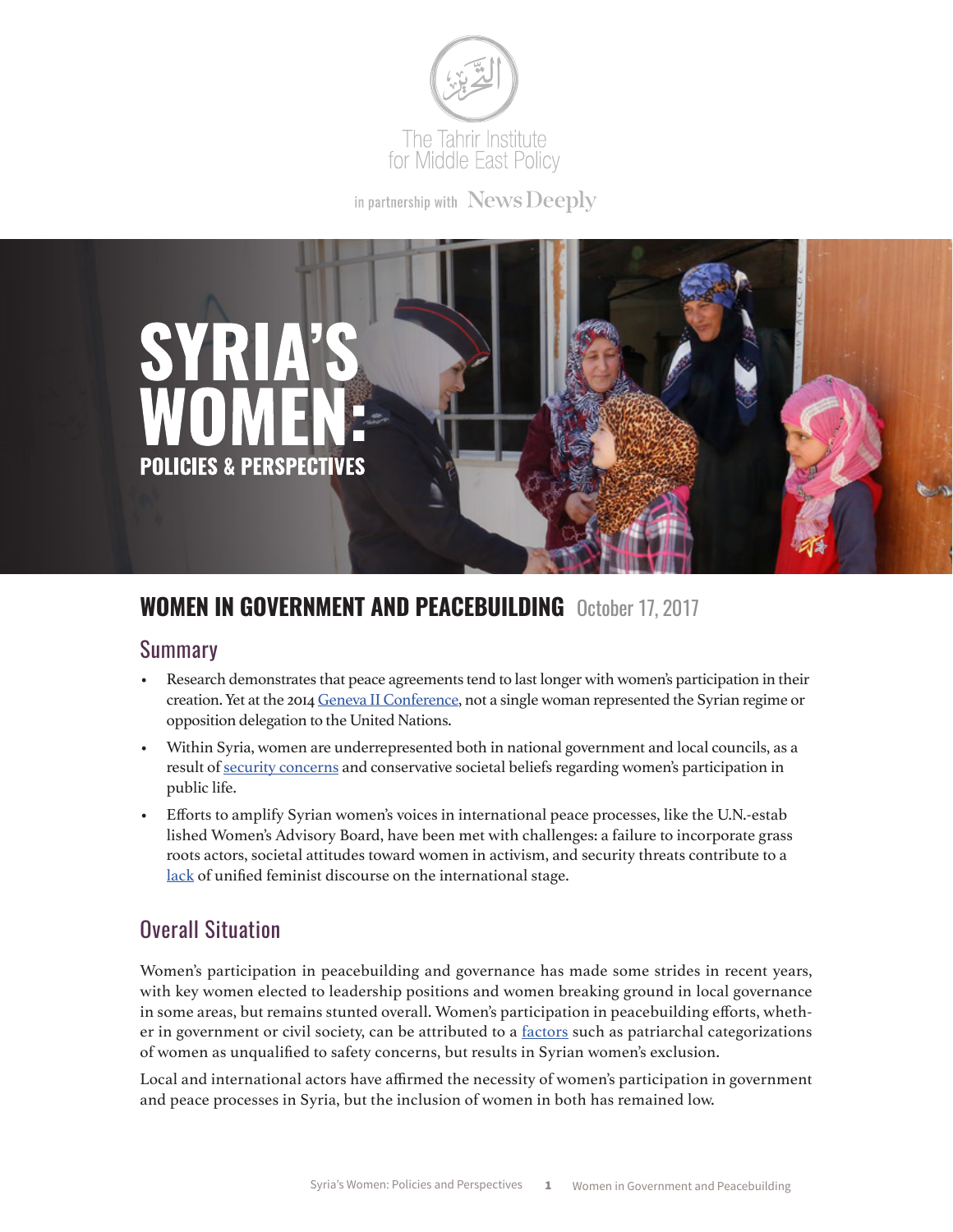As part of the Committee on the Elimination of Discrimination against Women (CEDAW) [five-year](http://docstore.ohchr.org/SelfServices/FilesHandler.ashx?enc=6QkG1d%2FPPRiCAqhKb7yhskcAJS%2FU4wb%2BdIVicvG05RxetcZrUyjA8XIWAVWSrr%2FB8TNYBE4Jtc6RbEmGl7cCZ1ILo3RjPOH%2BvxwNDw38brAmqjmbj%2BUimMlqTojdA6JJ) [plan](http://docstore.ohchr.org/SelfServices/FilesHandler.ashx?enc=6QkG1d%2FPPRiCAqhKb7yhskcAJS%2FU4wb%2BdIVicvG05RxetcZrUyjA8XIWAVWSrr%2FB8TNYBE4Jtc6RbEmGl7cCZ1ILo3RjPOH%2BvxwNDw38brAmqjmbj%2BUimMlqTojdA6JJ), the Syrian government pledged in 2005 to increase women's participation in public life and decision making to 30 percent, but in 2016 failed to reach half of that number. Likewise, the oppo-sition coalition, the [Syrian National Council](http://en.etilaf.org/all-news/news/syrian-coalition-to-increase-women-representation-by-15.html), says it is taking steps to reach the U.N. standard of 30 percent representation of women, but there is only one woman on its [political committee](http://en.etilaf.org/coalition-components/general-body/political-committee.html). The U.N. has also been outspoken about the value of women in negotiations, but Syrian [peace talks](http://law.emory.edu/eilr/content/volume-30/issue-2/articles/inclusion-exclusion-women-syria.html#section-2177655198eaf86faecf80c436cda905) in 2014 did not include a single woman.

#### **Background**

Women in Syria were first given the right to vote and hold office in [1953](https://www.rt.com/news/345576-female-parliament-speaker-syria/), but have only held small numbers of seats in parliament and other positions of power since that time, with notable exceptions: the election of [Souhair Attasi](http://carnegie-mec.org/diwan/48619?lang=en) as vice-president of the National Coalition in 2012. The following year, Attasi went on to become the first woman to head a [session](http://english.alarabiya.net/en/perspective/2013/03/27/Suhair-Atassi-.html) of the Arab League. In 2016, the Syrian parliament elected [Hadiyeh al-Abbas](https://www.rt.com/news/345576-female-parliament-speaker-syria/) as its first female speaker. Notably, women in Manbij pushed their [civilian council](http://aranews.net/2017/01/syrian-city-liberated-from-isis-expands-council-to-better-represent-community/) to expand representation and now constitute 40 percent of council members. Kurdish women and women in Kurdish-governed areas have experienced a [rad](http://www.reuters.com/article/us-mideast-crisis-syria-women-idUSKCN0W20F4)[ical increase](http://www.reuters.com/article/us-mideast-crisis-syria-women-idUSKCN0W20F4) in social and political activity and visibility, both in formal political and civil society arenas.

However, these women are the exception, not the rule, and attempts at change have largely fallen flat. [Comments](http://www.un.org/womenwatch/daw/cedaw/cdrom_cedaw/EN/files/cedaw25years/content/english/CONCLUDING_COMMENTS_ENGLISH/Syrian Arab Republic/Syrian Arab Republic CO-1.pdf) from CEDAW in 2007 expressed concern about "the lack of measures" adopted toward having a 30 percent representation of women at decision-making levels, as well as "the continuing low levels of representation of women in public and political life ... particularly in municipal, town, and village levels." [Three years later,](https://giwps.georgetown.edu/sites/giwps/files/occasional_paper_series_volume_i_-_womens_economic_participation.pdf) women still held only 10 percent of ministerial positions, II percent of diplomatic posts, and 13 percent of judgeships. In 2012, following a [campaign](http://kvinnatillkvinna.se/en/files/2017/06/syrian-women-in-political-processes-ktk.pdf) by the [Syrian](https://www.scribd.com/doc/81771718/Qordoba-Translation-of-the-Syrian-Constitution-Modifications-15-2-2012) Women's League, a local civil society organization, an addition was made to the Syrian [Constitution](https://www.scribd.com/doc/81771718/Qordoba-Translation-of-the-Syrian-Constitution-Modifications-15-2-2012) guaranteeing women full and effective participation in political, social, cultural, and economic life. However, no concrete measures followed this declaration. Nationally, women held only [13 percent](http://wdi.worldbank.org/table/WV.5) of seats in parliament in 2016, a proportion lower than both the [global and regional](http://www.ipu.org/wmn-e/world.htm) [averages,](http://www.ipu.org/wmn-e/world.htm) and estimates place female participation in local councils between [two and four percent.](http://kvinnatillkvinna.se/en/files/2017/06/syrian-women-in-political-processes-ktk.pdf)

Kurdish parties have addressed these inequities by prioritizing gender equality in social, legal, and political spheres. Every city in areas controlled by the Kurdish Democratic Union Party (PYD), for example, has a [joint presidency](http://www.reuters.com/article/us-mideast-crisis-syria-women-idUSKCN0W20F4) between men and women, and a woman currently serves as the PYD's [co-chairperson.](http://www.independent.co.uk/news/world/middle-east/kurdish-woman-building-feminist-democrac-fighting-isis-at-the-same-time-syria-kurdistan-rojava-new-a7487151.html) These direct political gains have been accompanied by [other measures](http://www.reuters.com/article/us-mideast-crisis-syria-women-idUSKCN0W20F4) such as the outlawing of polygamy and combating child marriage and violence against women, because women's political exclusion is often a symptom of women's [wider societal exclusion](https://www.integrityglobal.com/wp-content/uploads/Syrian-womens-NGOs-and-Geneva-II.pdf).

Facing obstacles to formal participation in governance, some women choose to engage in peacebuilding through participation in civil society. Women Now for Development was founded in 2012 with the [general mission](http://www.women-now.org/wp-content/uploads/2015/05/SFD-Annual-report-2014-.pdf) of supporting and empowering Syrian women and girls, and since that time has expanded to include [six centers](http://www.women-now.org/women-now-center/) across two countries that provide professional, educa-tional, civic, and psychological support. Another group, [Jana](http://www.syriauntold.com/en/2013/11/jana-women-of-raqqa-reclaim-their-place-in-society/), was formed by 10 women in Raqqa in 2013 with the aims of [rebuilding](https://www.opendemocracy.net/north-africa-west-asia/leila-al-shami/fighting-on-all-fronts-women-s-resistance-in-syria) their society and promoting gender equality. Though, as with governance, despite these exceptions, participation in civil society remains low: a recent study by the Badael Project, a local initiative to strengthen civil society in peacebuilding, found that out of 94 civil society groups interviewed, only [15 percent](http://library.fes.de/pdf-files/bueros/beirut/11162.pdf) had a majority female membership, while 31 percent had no women at all.